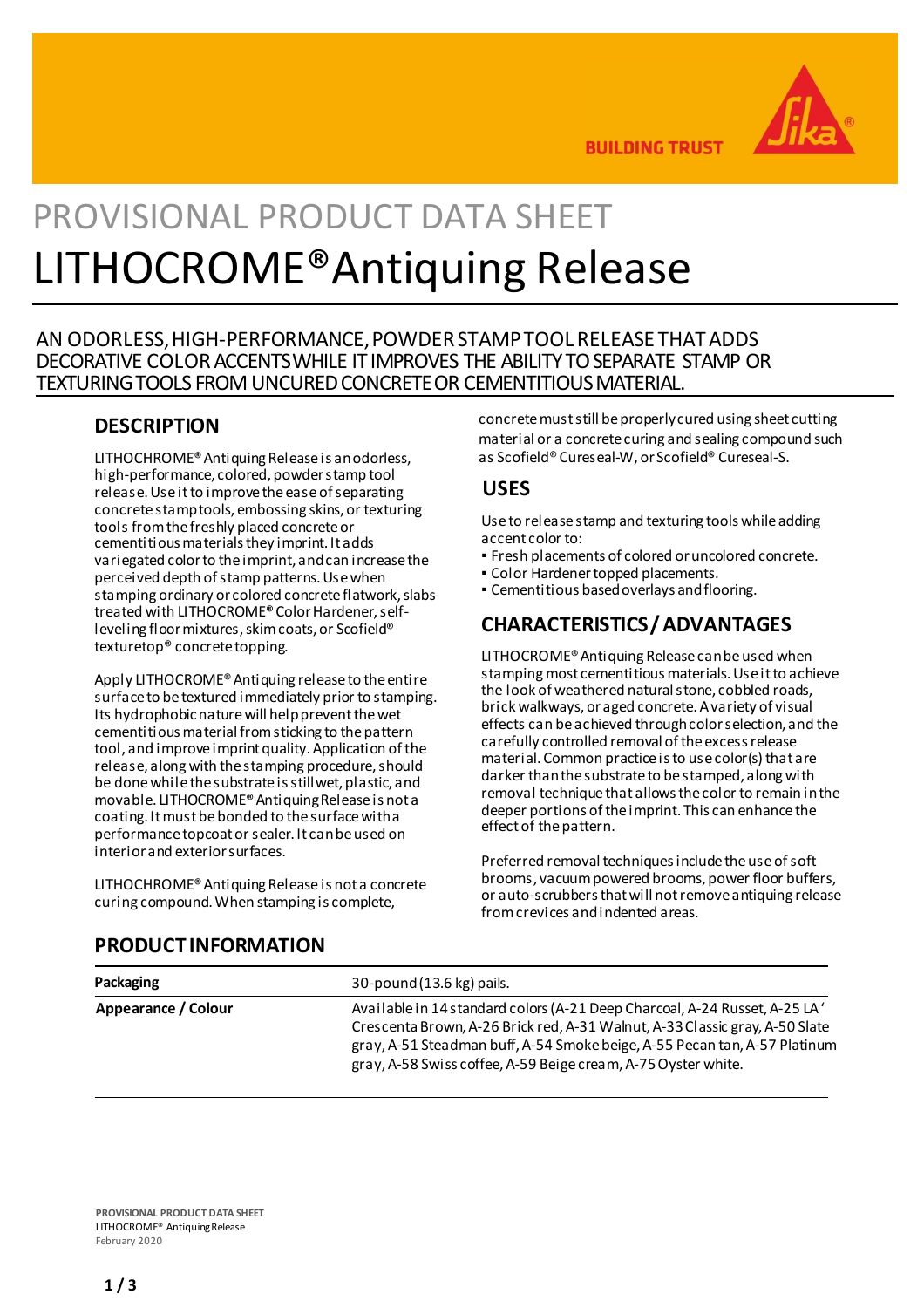**Shelf life** 2 years from the date of manufacture

**Storage conditions** Storein unopenedcontainers below140°F (50°C)

## **APPLICATIONINSTRUCTIONS**

## **Coverage Rates**

For most applications, a rateof 3-4pounds per 100 square feetis desired (1.5–2.0kg/10m2). Stamping speed, technique used, depth of imprint, and substrate composition will all impact the exact coverage needed. Enough material must be applied to create a dry boundary layer between the material to be stamped and the imprinting tool. Exact coverage should be determined in advance of large jobs as outlined in *Jobsite Test Section*.

## **APPLICATION**

Antiquing Release application requires the 6 steps of **Broadcasting, Stamping, Standing, Excess Removal, Curing, and Sealing.** The careful timing of each step, and repeatedly using a single application technique, is important to develop consistent result. Application to younger more plastic concrete will embed more of the release into the surface and will result in more significant color effect. Stamping more fully cured concrete will embed less color. Timing will be influenced by temperature and humidity conditions. Always prove timing and technique as described in the *Jobsite Test Sections* portion of this document.

**Broadcasting**:Usea softlong-bristlemasonrybrush to apply antiquing release.Do this byfirstdipping the brush into thepail of LITHOCROME® Antiquing Release to load it with material. Next, broadcast the material across the surface by flicking or shaking the brush at knee level above the surface. Repeat to develop an even layer of material that completely covers all surfaces to be stamped. Broadcasting by hand will resultinlumps ofmaterial acrossthesurfaceand cause uneven results. Perform this broadcasting step after all bleed water has been reabsorbed into the substrate, it is still plastic, can be moved with moderate finger pressure, and is still easily imprinted.

**Stamping**: Dust a small amount of LITHOCROME<sup>®</sup> Antiquing Release powder onto the stamptool, mat, or skin, and immediately placethestamp tool onto the substrate already covered with release powder. Apply pressure to thestamp as recommended by the tool manufacturer, and use any recommended impact devices to ensure a complete imprint is made. Remove the stamp according to tool manufacturer's instructions. If wet areas appear, re-dust the stamp tool and slab, carefully replace the tool back onto the surface in the original position, and re-stamp the surface.

**Standing:** Allow the antiqued and stamped substrate to stand undisturbed until it cures to a stage where it is walkable andnot altered by thechosen excessremoval technique.

**PROVISIONAL PRODUCT DATA SHEET** LITHOCROME® AntiquingRelease February 2020

**Excess Removal:** Remove excess Antiquing Release to achieve the desired artistic effect. This may be done with a broom, a vacuum, power tool scrubbing, or gentle power washing. Mild detergent solutions may be used. Take care to remove all loose powder that may interfere with subsequent sealer or coating a dhesion.

**Curing**: The concrete should be allowed to properly cure. Select an appropriate curing method and materi-al that is compatible with the finish coat that will be applied. If a sheet material is appropriate, only use new and unwrinkled, non-staining, reinforced kraft curing paper conforming to ASTM C 171 Sheet Materi- alsfor Curing Concrete. If a cure and seal product such as as SCOFIELD® Cureseal-W or SCOFIELD® Cureseal-S is tobe used, do not use sheet material.

**Sealing**: Seal the LITHOCROME® Antiquing Release to the concrete by using a performance sealer such as SCOFIELD® Selectseal PlusTM , SCOFIELD® Cureseal-W, SCOFIELD Cureseal-S, CEMENTONE® Clear Sealer, or high quality epoxy or urethane topcoat. Follow all coating application instruction

#### **Jobsite Test Sections and Samples**

Prior to general jobsite use, a representative Jobsite Test Section(s) or "Mock-Ups" must be produced and approved for each individual concrete color mix design, imprinting pattern, surface finish/texture, and for each curing compound/sealer andcoating combination that will be created. They must be of adequate size to be representative of the job, and utilize the sameworkersthatwill performthefinal installation. For large stamp patterns utilizing multiple imprinting matts, a minimum of 100 square feet (10m<sup>2</sup>) is required. Careful attentionshould be paid to edge pattern terminations, and pattern rotation techniques.

Producing antiqued, imprinted concrete requires skill and practice. Timing, finishing, application and removal techniques, mix design, texture of the imprinted pattern, color combinations, weather, experience in use of the materials, sealing and other factors will significantly affect the final appearance of the surface. Construct the Jobsite Test Section in conditions as similaras possibleto those expected during thelargerinstallation. Follow all safety requirements and recommendation from all product manufactures.

When completed, use the Jobsite test Sections to verify entire system suitability including frame/mold and foundation preparation methods, surface concrete specification compliance, finishing techniques, safety procedures, and achieved performance of fully cured system. When applicable, test completed systems for wet and dry slip resistance. Evaluate polishing or coating applic- ation techniques, final color, and visual appearance. Do not proceed with products, techniques, or finishing systems that do not meet required specifications ormeetwith siteowner approval.